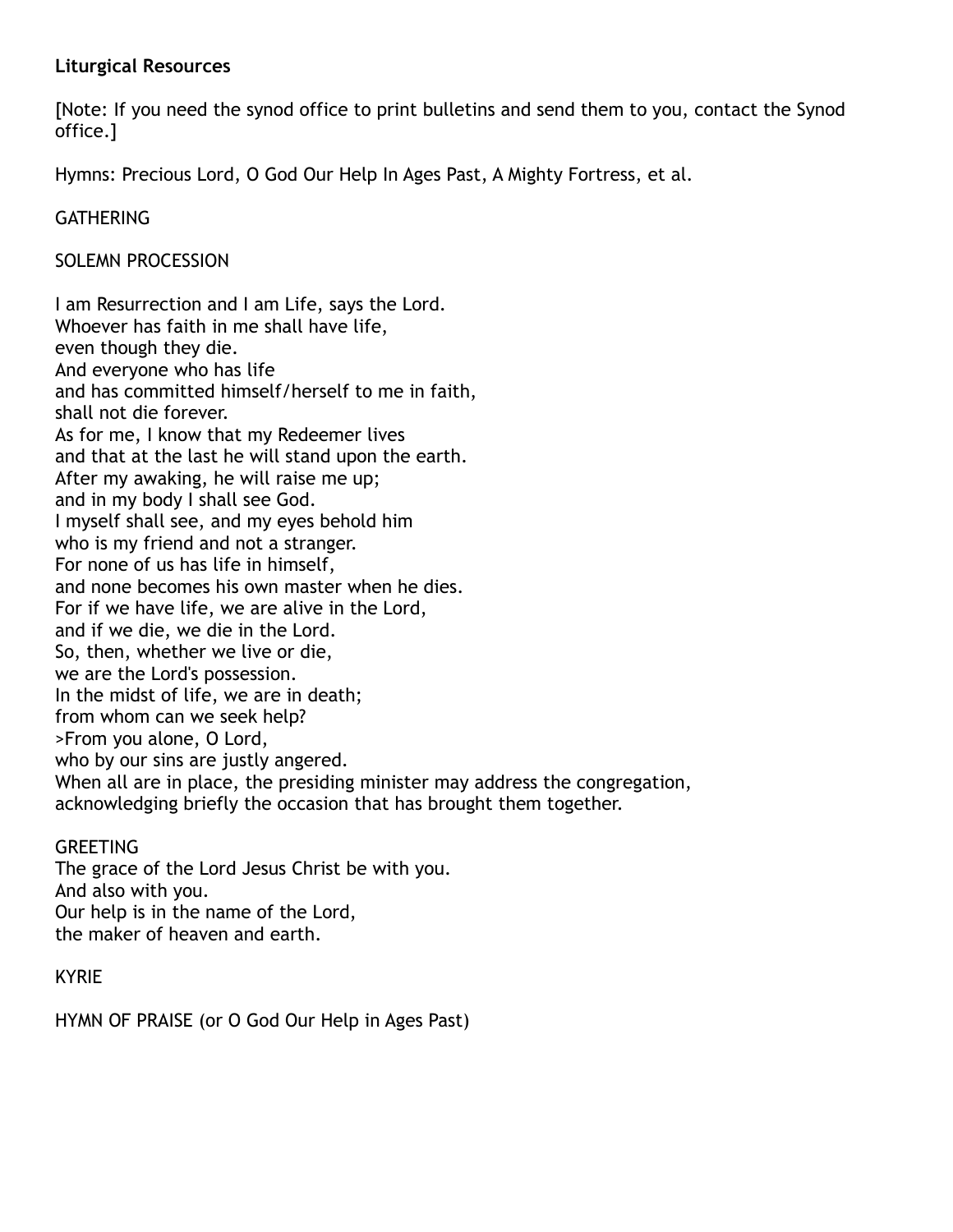#### PRAYER

One or more of the following prayers may be used, in unison, if desired:

\* Collect:

God, our refuge and our fortress, we tremble in the present moment: Our strength has gone; we look for light but find darkness; we are undone. Gather us under your wings and fulfill your promise to be with us in trouble.

Show us your salvation as we put our trust in you, through Christ, our Lord. Amen.

\* Psalm 130 Out of the depths I cry to you, O LORD. Lord, hear my voice! Let your ears be attentive to the voice of my supplications! If you, O LORD, should mark iniquities, Lord, who could stand? But there is forgiveness with you, so that you may be revered. I wait for the LORD, my soul waits, and in his word I hope; my soul waits for the Lord more than those who watch for the morning, more than those who watch for the morning. O Israel, hope in the LORD! For with the LORD there is steadfast love, and with him is great power to redeem. It is God who will redeem Israel from all its iniquities. O Israel, hope in the LORD from this time on and forevermore. (NRSV, alt., with addition of Psalm 131:3)

\*Sing "Nothing Can Trouble" (Taize)

#### **WORD**

**FIRST LESSON** Lamentations 3:22-26, 31-33, "The steadfast love of the Lord never ceases" Isaiah 40: 1, 27-31, "Those who wait for the LORD shall renew their strength" Scriptures: Lamentations 1-3.

PSALM RESPONSE / ACT OF PRAISE

Psalm 10 Psalm 13 Psalm 46, "God is a very present help in time of trouble" Psalm 23, "The Lord is my shepherd" Psalm 31:1-5, 9-16, "In you, O Lord, I seek refuge"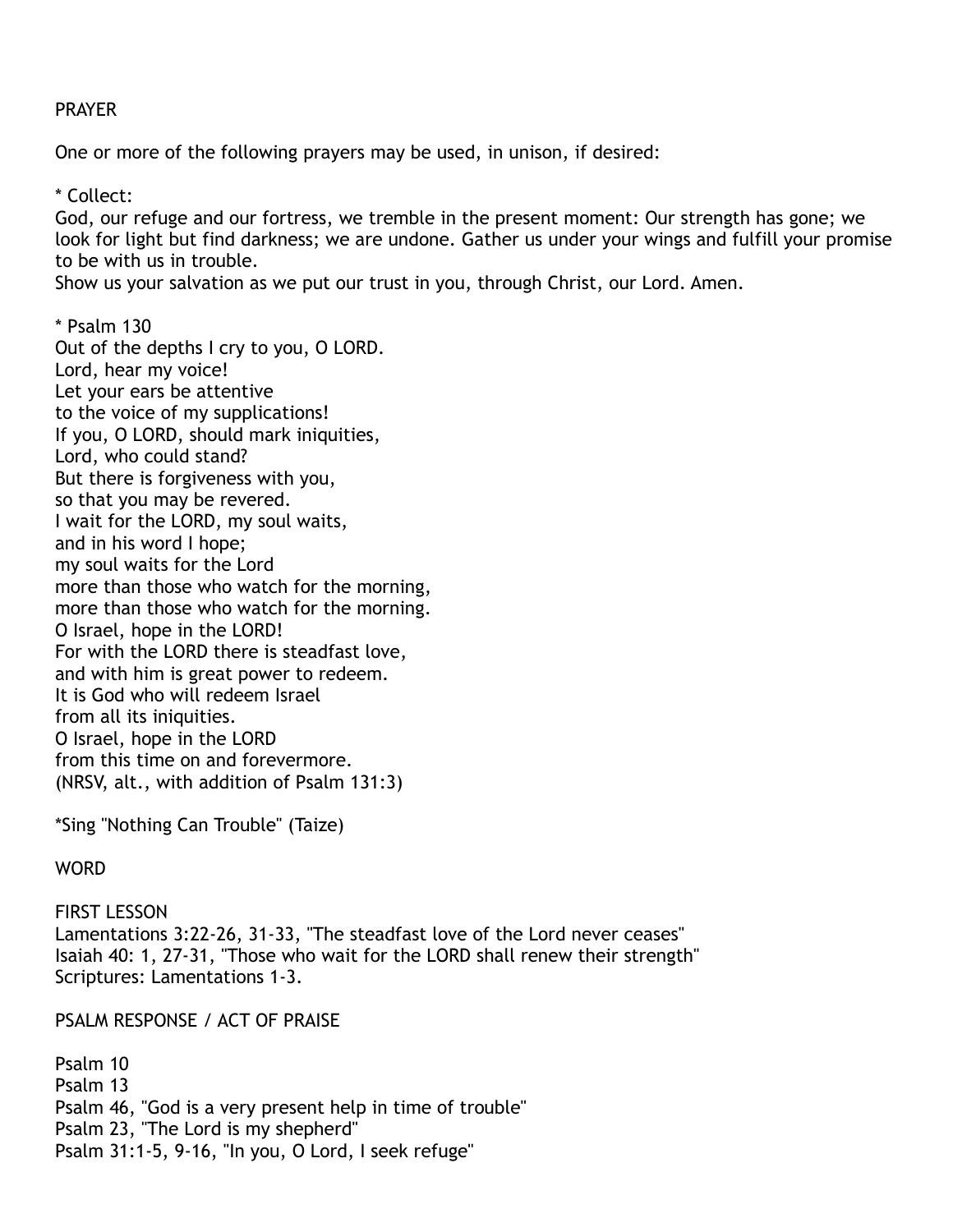Psalm 90, "You have been our dwelling place in all generations" Psalm 121, "I lift up my eyes to the hills. From whence does my help come?" Psalm 137

#### SECOND LESSON

Romans 8: 14-19, 34-35, 37-39 ("Who will separate us from the love of Christ?") Revelation 21 or 22 -- "He will wipe away the tears..."

#### **HYMN**

GOSPEL LESSON

John 14: 1-4, 18-19, 25-27 ("Do not let your hearts be troubled . . . I will not leave you orphaned") Mark 13:1-8 ("When you hear of wars and rumors of wars, do not be alarmed") Luke 21:5-11 ("When you hear . . . do not be terrified") John 16:16-24 ("So you have pain now; but I will see you again")

#### **SERMON**

**HYMN** 

**CREED** 

# PRAYERS

Remember Lord, your church in every place, especially . . . Bring peace and aid to all people, especially . . . Comfort and heal all who suffer violence, grief, sickness and hurt, especially . . . Remember those who have died, especially . . .

# • "Veni Sancte Spiritus"

# OFFERING

(Here the offering may be tangible response to alleviate suffering of those most effected by the tragedy.)

MEAL

**SENDING** 

HYMN OR SONG

BENEDICTION

**DISMISSAL** 

GOING FORTH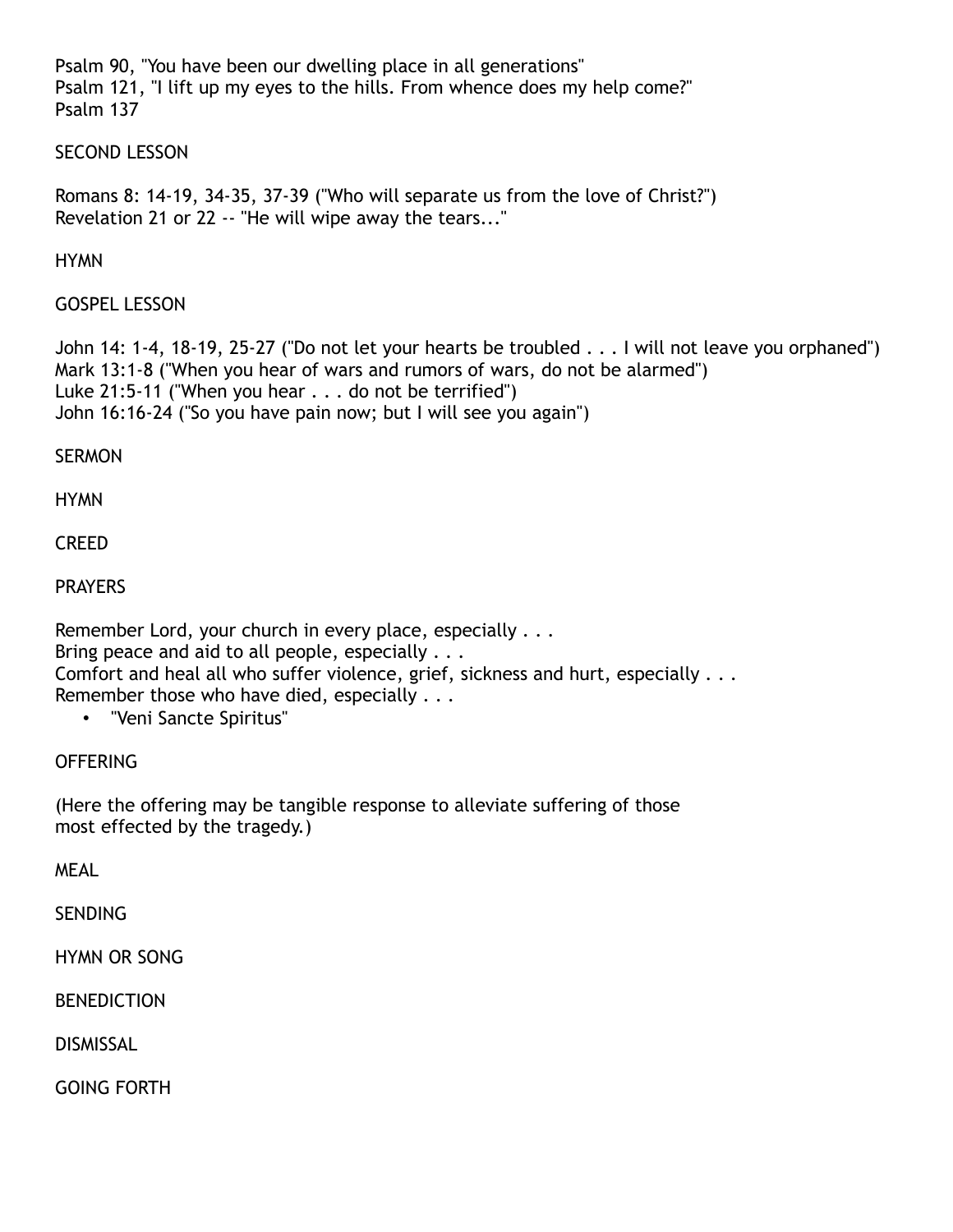# **KYRIE IN RESPONSE TO A HURRICANE**

For those who hunger and thirst for bread, for love, for freedom and justice, for all people in their urgent need and suffering,

Lord, have mercy.

For those who live in worry and anxiety, for those in deep concern the lives of loved ones, for those who have died, and for us, when death approaches:

Lord, have mercy

For those who seek shelter from the hot sun, water for their thirst, food for their hunger, and medicine for their ills:

Lord, have mercy.

For those isolated and alone, in the panic and fear that grows as danger increases day-by-day: Lord, have mercy.

For those who have used chaos as an opportunity for violence, and disaster as a pretext for theft and so increase terror and misery:

Lord, have mercy.

For those who have been uprooted from family and home, from work, and from joy, and who still journey into more uncertainty and upheaval:

Lord, have mercy.

For those in desperation and fear, for whom there is no rest and for whomthe light of deliverance does not appear:

Lord, have mercy.

For those called to tend the sick, protect the innocent, rescue the trapped, and comfort the grieving

Lord, have mercy.

For government leaders at all levels, entrusted with responsibility, to lead, inspire and act for the common good time of urgent crisis:

Lord, have mercy.

For those who hear the call to volunteer, to house, to feed, to clothe, heal and welcome: Lord, have mercy.

Behold, Lord, your people wait for you. We wait for you and long for your appearing. Amen.

(Written for use at a prayer vigil at St. Paul's Lutheran Church, Waverley, Iowa, on September 1, 2005. The material is not copyrighted and may be freely used and adapted for use in worship.) \*The alternative "Kyrie eleison" may be used in place of "Lord, have mercy."

~~~~~~~

"Protect me, O God, for in you I take refuge." (Psalm 16:1)

God of the mountains and the seas, the awesome power of nature can be both a wonder as well as a source of tragedy. We cry out to you in this time of great need to the people affected by Hurricanes Gustav and Ike.

Almighty and everlasting God, comfort of the sad and strength to those who suffer: Let the prayers of your children who are in any trouble rise to you. We lift up to you the people of the Gulf Coast. For those who have

lost loved ones, grant your peace; for those who seek shelter and food, grant your comfort; for those facing illness, grant your healing; for those whose lives have been shattered, grant your strength.

God of wisdom and strength, guide the hands of those who provide emergency relief. We entrust to you those who care for the bereaved, those with the gift of healing, those who carry the burdens of moving debris, and those who distribute much needed supplies. Hopeless as it may seem at times, their work is very important.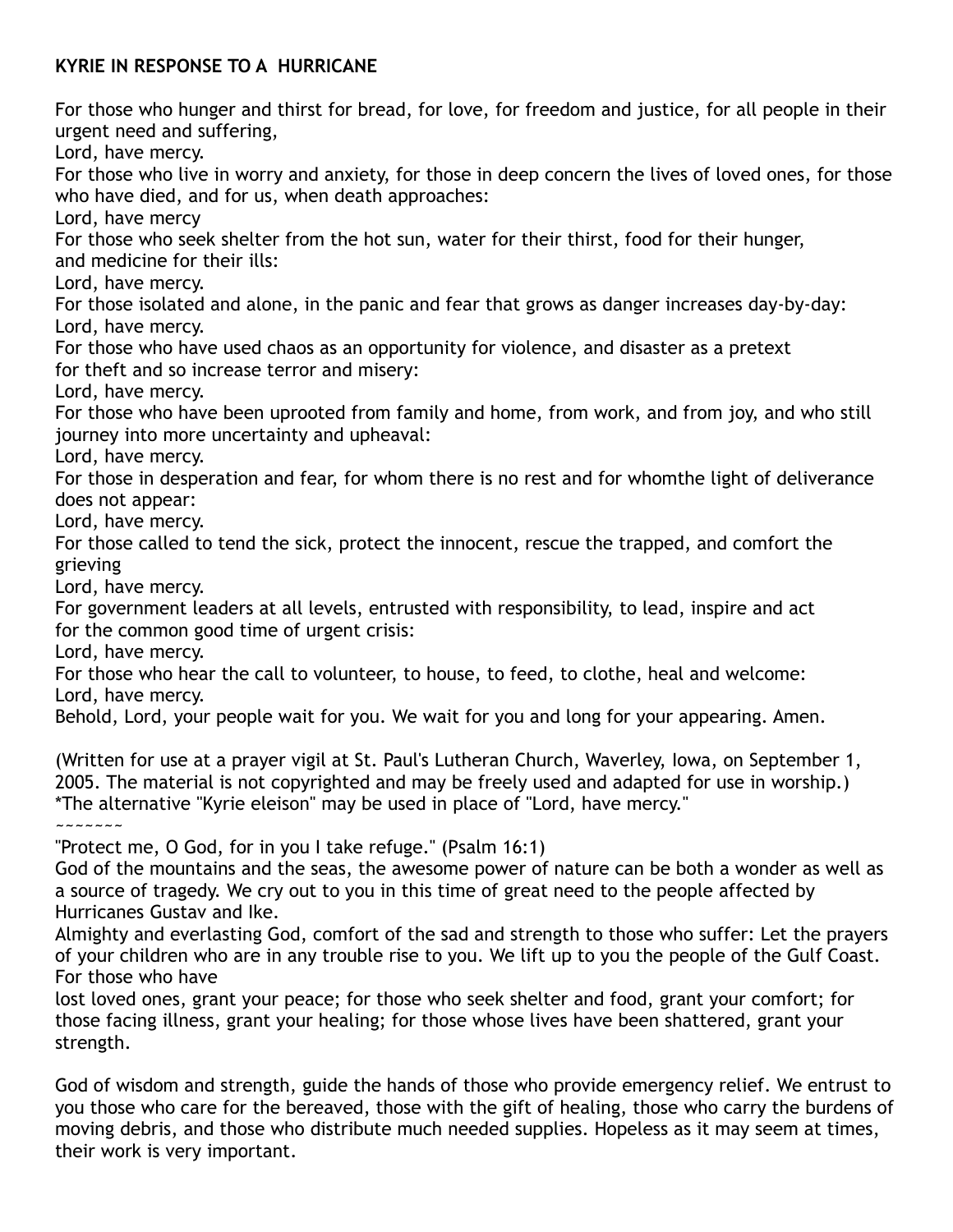Give them the endurance that is needed to continue in their good works. God of all consolation, in the midst of things we do not understand, tragedy too great to comprehend, and grieving too heavy to bear, grant your peace. This is a time when we welcome your Word of hope born into our world. May that hope burn in our hearts. Amen Rev. Charlene Cox, Waldorf College, Forest City, IA (Emended)

#### **Hurricane Litany**

Gracious God, we pray for the people affected by Hurricane Katrina, and for all people affected by natural disasters. Be a source of strength and courage during this time of distress and destruction, and a refuge and comfort to all those who suffer and grieve at this time.

Remain with us, God, in the name of your Son, Jesus Christ, our Lord.

Sustaining God, we pray for the people of Florida, Alabama, Mississippi and Louisiana, and for relief workers as they assess damage, assist victims, and begin on the journey of recovery. Remain with us, God, in the name of your Son, Jesus Christ, our Lord. God of hope, we lift up the ELCA Domestic Disaster Response team and our partners in the Texas-Louisiana Gulf Coast Synod, the Southeastern Synod, the Florida-Bahamas Synod and Lutheran social ministry agencies throughout the South, who are on site and prepared to care in the aftermath of this disaster long after it is out of the news.

Remain with us, God, in the name of your Son, Jesus Christ, our Lord.

Giver of all good things, we thank you for the members of your family, the Church, who, though they may not be able to be present physically to assist in response to the great needs created by the disasters, give generously in spirit through prayer and financial gifts to make our disaster relief efforts possible. Remain with us, God, in the name of your Son, Jesus Christ, our Lord. ~~~~~~~~

Kyrie/Litany

With heavy hearts and sorrowing spirits, we come to you, O Lord. Lord, have mercy. Lift the burdens of our souls. Lord, have mercy. Heal the sorrows that we know. Lord, have mercy. Mend the hearts broken by tragedy. Lord, have mercy. End the suffering of the wounded. Lord, have mercy. Help the grieving back to wholeness. Lord, have mercy. Bring creation out of chaos, that all may join the angel chorus. Lord, have mercy. ~~~~~~~

Prayer for hurricane victims:

O God of mercy, look with pity upon all those who have been left homeless, bereft, in shock, in the wake of the hurricane.

Lord, in your mercy, Hear our prayer.

Almighty Creator, source of life, healing and strength, bring Holy God, who fed your people in the wilderness, whose loving kindness is everlasting, lift the burdens of all who are weary from the search for food and refreshthose who are parched from thirst.